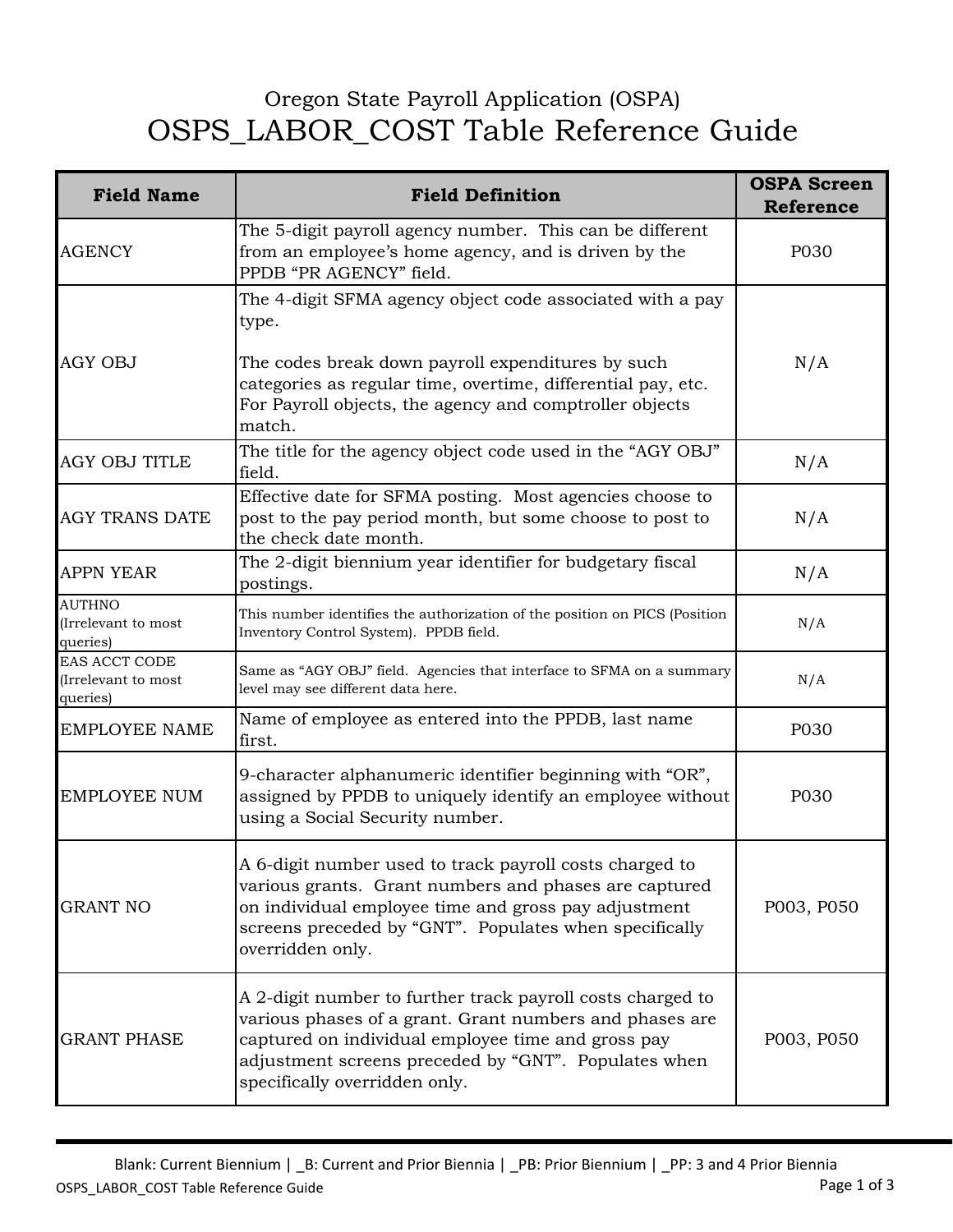| <b>Field Name</b>                                        | <b>Field Definition</b>                                                                                                                                                                                                                                                  | <b>OSPA Screen</b><br><b>Reference</b> |
|----------------------------------------------------------|--------------------------------------------------------------------------------------------------------------------------------------------------------------------------------------------------------------------------------------------------------------------------|----------------------------------------|
| <b>INDEX</b>                                             | A 5-digit SFMA code to classify accounting transactions at<br>the lowest level of an agency's organization structure. If an<br>agency doesn't designate to this degree, the index code<br>defaults to 00000.                                                             | N/A                                    |
| <b>LOAD DATE</b>                                         | The date that this information was loaded to the Datamart<br>warehouse. This field has no relation to the Pay Period<br>Ending date.                                                                                                                                     | N/A                                    |
| <b>MASS TRAN DIST</b><br>(Irrelevant to most<br>queries) | Identifies the mass transit district location established for the position as<br>determined by PPDB.                                                                                                                                                                     | P030                                   |
| <b>MASS TRAN FLG</b><br>(Irrelevant to most<br>queries)  | Indicates whether or not a pay type is subject to mass transit tax levy.                                                                                                                                                                                                 | PTB <sub>2</sub>                       |
| <b>NUMBER OF</b><br><b>HOURS</b>                         | The number of hours associated with each agency object<br>code. Some codes such as employee expenses (health<br>premiums, taxes, etc.) won't have hours identified.                                                                                                      | N/A                                    |
| PAY DIST CODE                                            | Also called the "check distribution code". This is the sort<br>order by which agencies have chosen to have their checks<br>distributed. Choices are PCA, Crew-unit, RDC, or<br>alphabetical. Driven from Payroll Report Option "A" on the<br>agency's PBAP screen.       | P030                                   |
| PAY PERIOD END                                           | The pay period ending date is the last calendar day of any<br>given month. Corresponds to the P190 "PAY PER END<br>DATE" field.                                                                                                                                          | P190                                   |
| <b>PCA</b>                                               | The 5-digit SFMA Program Cost Account code identifies<br>detailed program structure designated by the agency and is<br>used to track revenue, expenditures, and transfers against<br>the agency's Legislatively approved budget.                                         | N/A                                    |
| <b>POSNO</b><br>(Irrelevant to most<br>queries)          | The identifying number assigned to the position by the agency.<br>Duplicates possible across agencies.                                                                                                                                                                   | P030                                   |
| PROJECT NO                                               | A 6-digit number used to track payroll costs charged to<br>various projects. Project numbers and phases are captured<br>on individual employee time and gross pay adjustment<br>screens preceded by "PJT". Populates when specifically<br>overridden only.               | P003, P050                             |
| PROJECT PHASE                                            | A 2-digit number to further track payroll costs charged to<br>various phases of a project. Project numbers and phases<br>are captured on individual employee time and gross pay<br>adjustment screens preceded by "PJT". Populates when<br>specifically overridden only. | P003, P050                             |